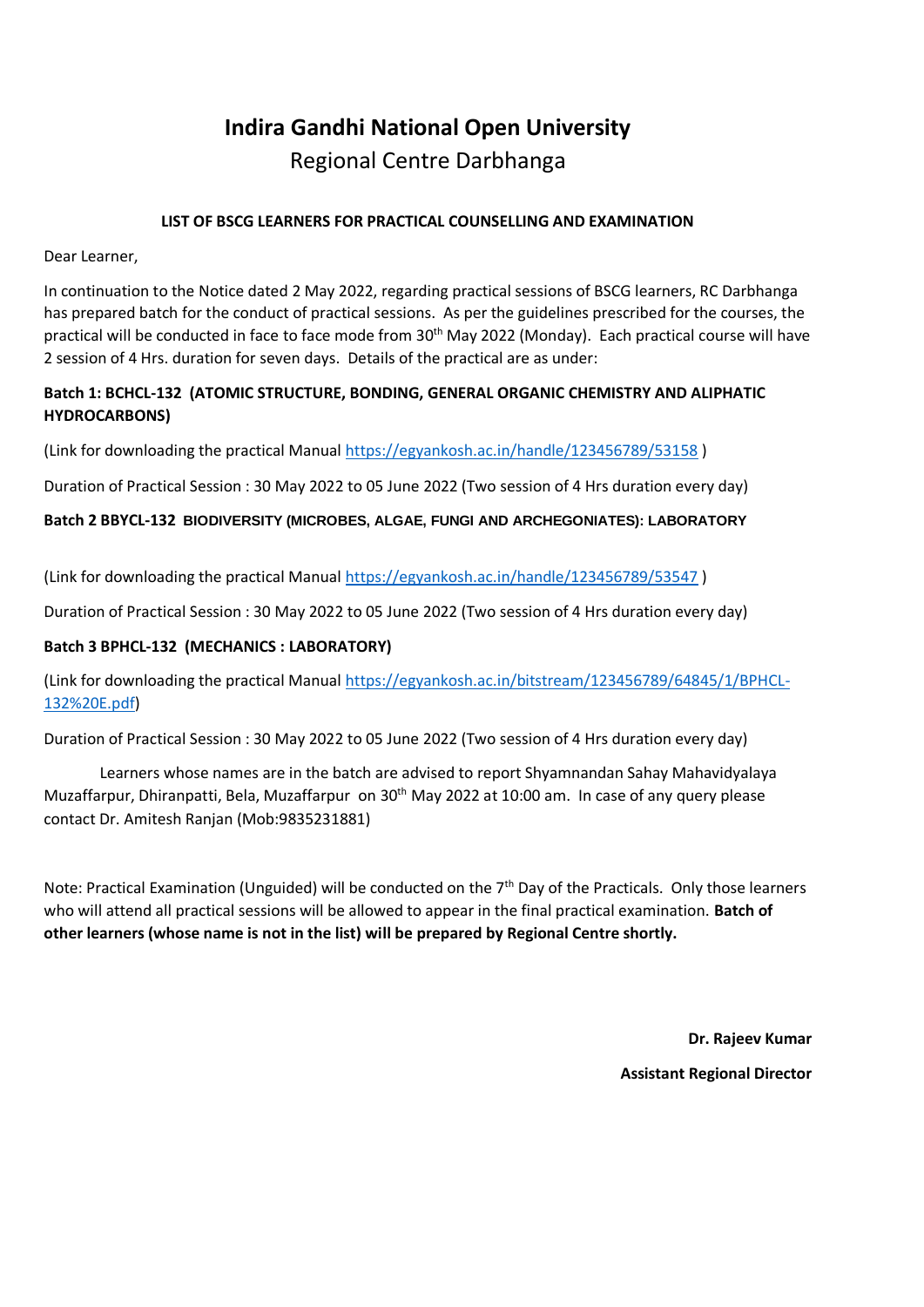| S.NO.        | <b>ENROLLMENT</b><br><b>NUMBER</b> | <b>PROGRAMME</b> | <b>NAME</b>                           | <b>COURSE</b> |
|--------------|------------------------------------|------------------|---------------------------------------|---------------|
| $\mathbf{1}$ | 2003139610                         | <b>BSCG</b>      | <b>SUNNY KUMAR</b>                    | BCHCL132      |
| 2            | 2003914596                         | <b>BSCG</b>      | MITHILESH THAKUR                      | BCHCL132      |
| 3            | 2003914723                         | <b>BSCG</b>      | RANJEET RANJAN                        | BCHCL132      |
| 4            | 2003914981                         | <b>BSCG</b>      | <b>AMIT KUMAR</b>                     | BCHCL132      |
| 5            | 2003916475                         | <b>BSCG</b>      | SAURABH KUMAR                         | BCHCL132      |
| 6            | 2003916578                         | <b>BSCG</b>      | <b>ANKIT RAJ</b>                      | BCHCL132      |
| 7            | 2004880490                         | <b>BSCG</b>      | <b>ADARSH RAJ</b>                     | BCHCL132      |
| 8            | 2004882364                         | <b>BSCG</b>      | <b>MANJOT SINGH</b>                   | BCHCL132      |
| 9            | 2004882620                         | <b>BSCG</b>      | <b>TANYA KUMARI</b>                   | BCHCL132      |
| 10           | 2005446299                         | <b>BSCG</b>      | ADITYA RANJAN                         | BCHCL132      |
| 11           | 2005446513                         | <b>BSCG</b>      | <b>NITISH KUMAR</b>                   | BCHCL132      |
| 12           | 2005633962                         | <b>BSCG</b>      | <b>SUSHANT KUMAR</b>                  | BCHCL132      |
| 13           | 2006024678                         | <b>BSCG</b>      | <b>SAURAV KUMAR</b>                   | BCHCL132      |
| 14           | 2006101650                         | <b>BSCG</b>      | MUKUND KASHYAP                        | BCHCL132      |
| 15           | 2006101748                         | <b>BSCG</b>      | <b>HARIOM SHARAN</b>                  | BCHCL132      |
| 16           | 2006101753                         | <b>BSCG</b>      | <b>ARYAN KLUMAR</b>                   | BCHCL132      |
| 17           | 2006231870                         | <b>BSCG</b>      | <b>MAYURI RAJ</b>                     | BCHCL132      |
| 18           | 2100050863                         | <b>BSCG</b>      | <b>NASEEM AKRAM</b>                   | BCHCL132      |
| 19           | 2102055421                         | <b>BSCG</b>      | <b>MOHAN KUMAR</b>                    | BCHCL132      |
| 20           | 2102056048                         | <b>BSCG</b>      | ADITYA KUMAR                          | BCHCL132      |
| 21           | 2102056198                         | <b>BSCG</b>      | <b>NAVIN KUMAR</b>                    | BCHCL132      |
| 22           | 2102056243                         | <b>BSCG</b>      | <b>BANTI KUMAR SHARMA</b>             | BCHCL132      |
| 23           | 2102056794                         | <b>BSCG</b>      | <b>MONALI KUMARI</b>                  | BCHCL132      |
| 24           | 2102056829                         | <b>BSCG</b>      | <b>AKASH KUMAR</b>                    | BCHCL132      |
| 25           | 2102057281                         | <b>BSCG</b>      | <b>NIRAJ KUMAR</b>                    | BCHCL132      |
| 26           | 2102058040                         | <b>BSCG</b>      | POOJA KUMARI                          | BCHCL132      |
| 27           | 2102058143                         | <b>BSCG</b>      | <b>MANIKANT KUMAR</b>                 | BCHCL132      |
| 28           | 2102058164                         | <b>BSCG</b>      | MADHAV KUMAR                          | BCHCL132      |
| 29           | 2106133055                         | <b>BSCG</b>      | <b>SNEH KUMAR</b>                     | BCHCL132      |
| 30           | 2106133991                         | <b>BSCG</b>      | <b>GUDDU KUMAR RAM</b>                | BCHCL132      |
| 31           | 2106134262                         | <b>BSCG</b>      | MANISH KUMAR PASWAN                   | BCHCL132      |
| 32           | 2106134391                         | <b>BSCG</b>      | CHANDAN KUMAR                         | BCHCL132      |
| 33           | 2106134513                         | <b>BSCG</b>      | <b>SHUBHAM KUMAR</b>                  | BCHCL132      |
| 34           | 2107072057                         | <b>BSCG</b>      | <b>SUMAN KUMAR</b>                    | BCHCL132      |
| 35           | 2107072801                         | <b>BSCG</b>      | <b>VISHAL KUMAR</b>                   | BCHCL132      |
| 36           | 2107073095                         | <b>BSCG</b>      | VIKASH KUMAR                          | BCHCL132      |
| 37           | 2107074701                         | <b>BSCG</b>      | PRATYUSH RAJ<br>BCHCL132              |               |
| 38           | 2107074738                         | <b>BSCG</b>      | <b>VIKRAM KUMAR SINGH</b><br>BCHCL132 |               |
| 39           | 2107074954                         | <b>BSCG</b>      | MD INAAM NAWAZ SIDDIQEE<br>BCHCL132   |               |
| 40           | 2107637071                         | <b>BSCG</b>      | RICHA KUMARI                          | BCHCL132      |

## **BATCH 1 (CHEMISTRY BCHCL 132)**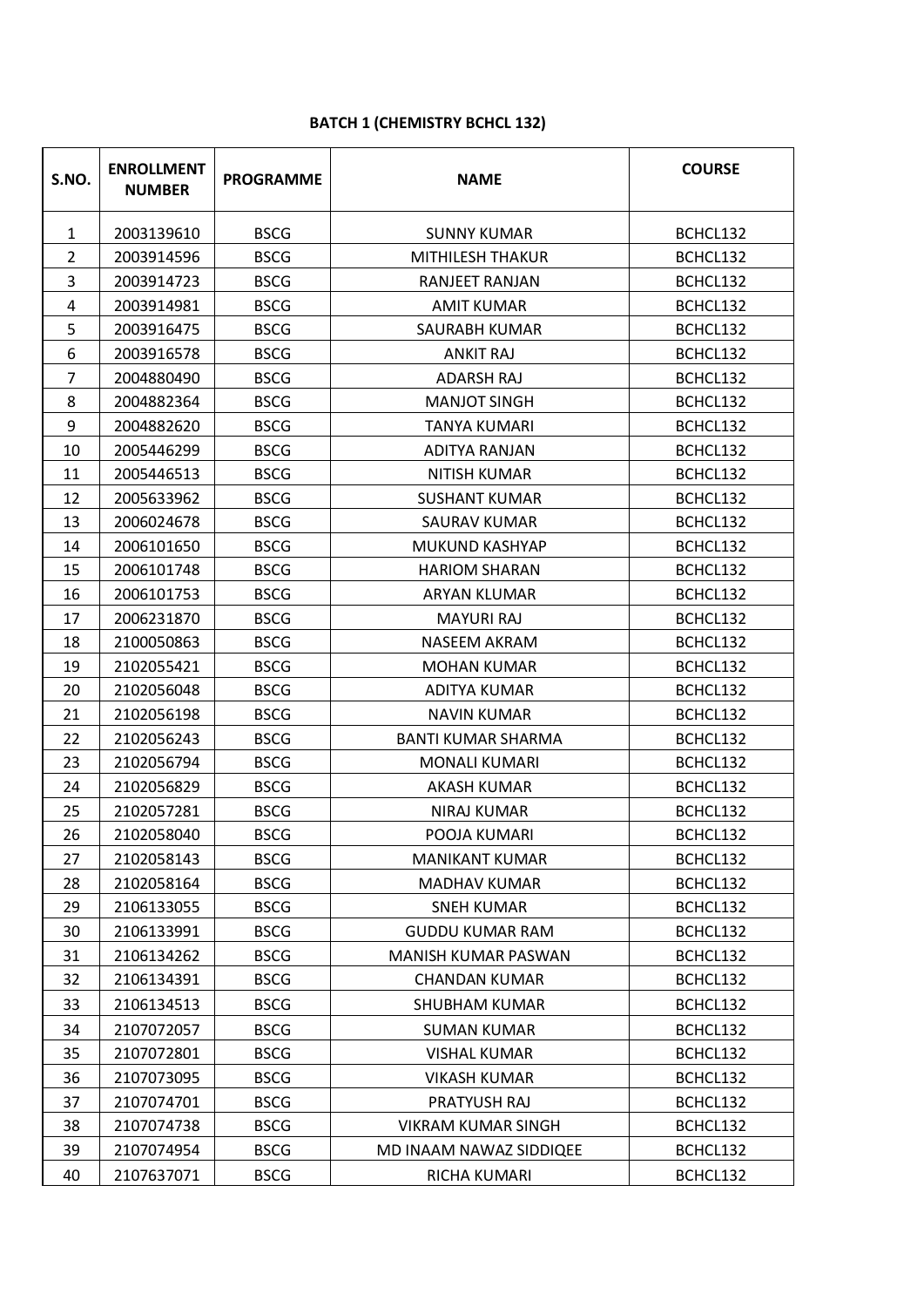## **BATCH 2 (BOTANY BBYCL 132)**

| S.NO.          | <b>ENROLLMENT</b><br><b>NUMBER</b> | <b>PROGRAMME</b> | <b>NAME</b>           | <b>COURSE</b> |
|----------------|------------------------------------|------------------|-----------------------|---------------|
| 1              | 197700802                          | <b>BSCG</b>      | KUMARI NEHA SINGH     | BBYCL132      |
| $\overline{2}$ | 197945164                          | <b>BSCG</b>      | YUGNARAYAN YADAV.     | BBYCL132      |
| 3              | 197946213                          | <b>BSCG</b>      | PRIYA KUMARI          | BBYCL132      |
| 4              | 197951111                          | <b>BSCG</b>      | <b>VIKASH KUMAR</b>   | BBYCL132      |
| 5              | 197951129                          | <b>BSCG</b>      | KHUSHBOO KUMARI       | BBYCL132      |
| 6              | 197986041                          | <b>BSCG</b>      | PRAGATI PUJA          | BBYCL132      |
| $\overline{7}$ | 197986826                          | <b>BSCG</b>      | <b>VIKASH KUMAR</b>   | BBYCL132      |
| 8              | 197987416                          | <b>BSCG</b>      | <b>JULI KUMARI</b>    | BBYCL132      |
| 9              | 197987867                          | <b>BSCG</b>      | ARPANA KUMARI         | BBYCL132      |
| 10             | 2001019832                         | <b>BSCG</b>      | PRIYADARSHINI         | BBYCL132      |
| 11             | 2001020411                         | <b>BSCG</b>      | <b>MANISH KUMAR</b>   | BBYCL132      |
| 12             | 2001023386                         | <b>BSCG</b>      | <b>PANKHURI PRIYA</b> | BBYCL132      |
| 13             | 2001024058                         | <b>BSCG</b>      | <b>MD WASIM AKRAM</b> | BBYCL132      |
| 14             | 2001024422                         | <b>BSCG</b>      | ANJANI KUMAR THAKUR   | BBYCL132      |
| 15             | 2001025650                         | <b>BSCG</b>      | KAUSHLUNDRA KISHORE   | BBYCL132      |
| 16             | 2001025964                         | <b>BSCG</b>      | ASHWANI KUMAR MISHRA  | BBYCL132      |
| 17             | 2001026554                         | <b>BSCG</b>      | UPESH KUMAR SHARMA    | BBYCL132      |
| 18             | 2001026744                         | <b>BSCG</b>      | <b>SHUBHAM KUMAR</b>  | BBYCL132      |
| 19             | 2001026847                         | <b>BSCG</b>      | AMAR KUMAR ROY        | BBYCL132      |
| 20             | 2002085870                         | <b>BSCG</b>      | <b>KANCHAN KUMARI</b> | BBYCL132      |
| 21             | 2002536146                         | <b>BSCG</b>      | SWENKA VERMA          | BBYCL132      |
| 22             | 2003139462                         | <b>BSCG</b>      | <b>ASHWINI KUMAR</b>  | BBYCL132      |
| 23             | 2003300561                         | <b>BSCG</b>      | <b>RAJ KUMAR</b>      | BBYCL132      |
| 24             | 2003300659                         | <b>BSCG</b>      | SHAMBHAVI SHIKHA      | BBYCL132      |
| 25             | 2003913630                         | <b>BSCG</b>      | <b>PRITI KUMARI</b>   | BBYCL132      |
| 26             | 2003916433                         | <b>BSCG</b>      | <b>ABRAR KHAN</b>     | BBYCL132      |
| 27             | 2003916520                         | <b>BSCG</b>      | <b>MANISHA BHARTI</b> | BBYCL132      |
| 28             | 2003916644                         | <b>BSCG</b>      | SALEHA PARWEEN        | BBYCL132      |
| 29             | 2004881394                         | <b>BSCG</b>      | RAVINDRA KUMAR SAH    | BBYCL132      |
| 30             | 2004883078                         | <b>BSCG</b>      | MD MOKARRAM           | BBYCL132      |
| 31             | 2005446344                         | <b>BSCG</b>      | AMRITA KUMARI         | BBYCL132      |
| 32             | 2005446771                         | <b>BSCG</b>      | <b>KOMAL GUPTA</b>    | BBYCL132      |
| 33             | 2006068681                         | <b>BSCG</b>      | <b>SRISHTI</b>        | BBYCL132      |
| 34             | 2006101727                         | <b>BSCG</b>      | PRASHANT KUMAR GUPTA  | BBYCL132      |
| 35             | 2006464960                         | <b>BSCG</b>      | NILESH KUMAR          | BBYCL132      |
| 36             | 2100050930                         | <b>BSCG</b>      | <b>RUPA SINHA</b>     | BBYCL132      |
| 37             | 2100051026                         | <b>BSCG</b>      | PRIYANKA KUMARI       | BBYCL132      |
| 38             | 2102056069                         | <b>BSCG</b>      | <b>VED PRAKASH</b>    | BBYCL132      |
| 39             | 2102057240                         | <b>BSCG</b>      | <b>BEUTY KUMARI</b>   | BBYCL132      |
| 40             | 2102058077                         | <b>BSCG</b>      | PRAGATI KUMARI        | BBYCL132      |